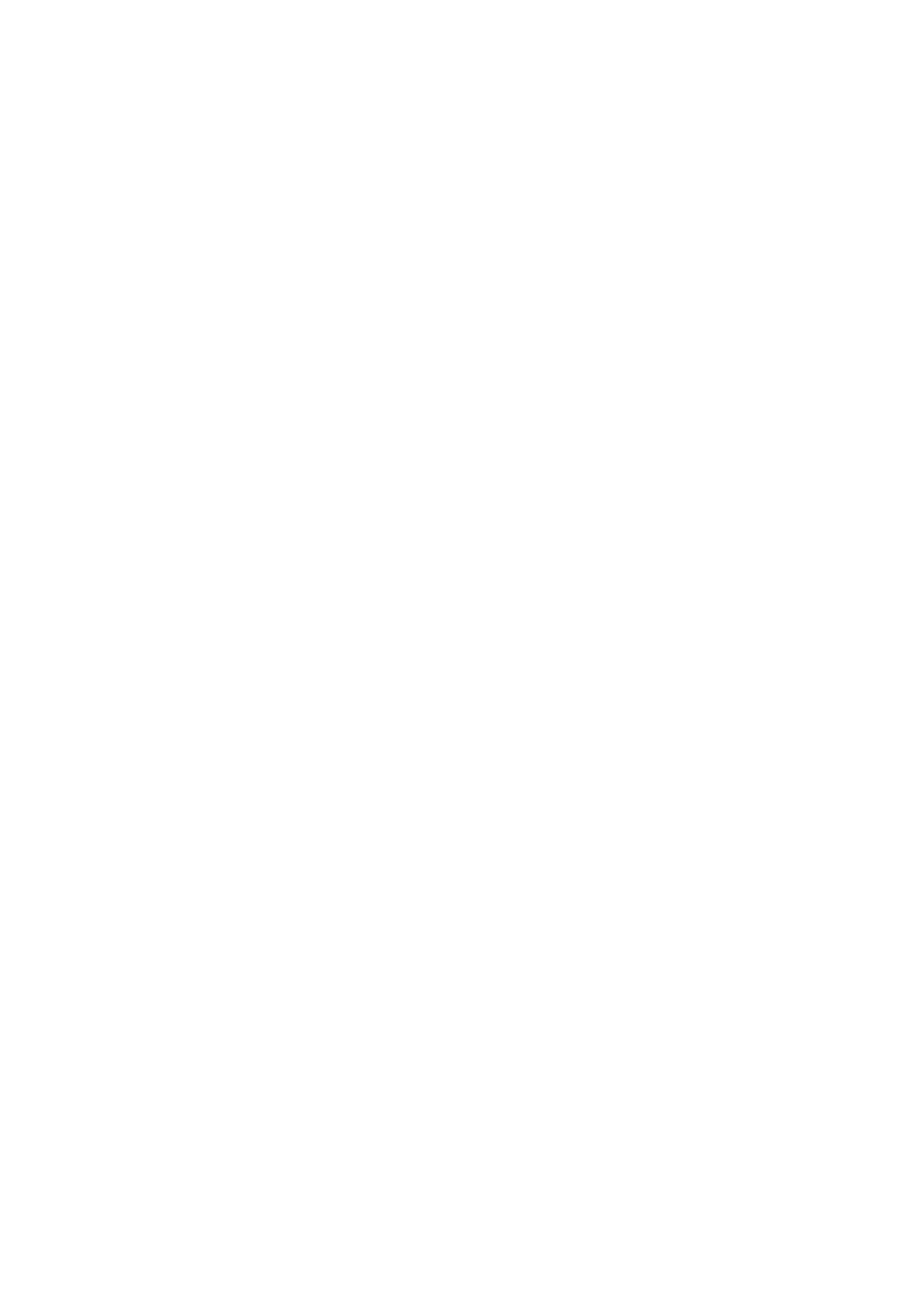PROGRAM FOR

# CARBON MANAGEMENT IN THE SUPPLY CHAIN

**1 s t edition**



BRAZILIAN BUSINESS COUNCIL FOR SUSTAINABLE DEVELOPMENT (CEBDS) AVENIDA DAS AMÉRICAS, II55 / SALA 208 BARRA DA TIJUCA – RIO DE JANEIRO – RJ

•••

### **www.cebds.org.br**

T: +55 (21) 2483-2250 E: CEBDS@CEBDS.ORG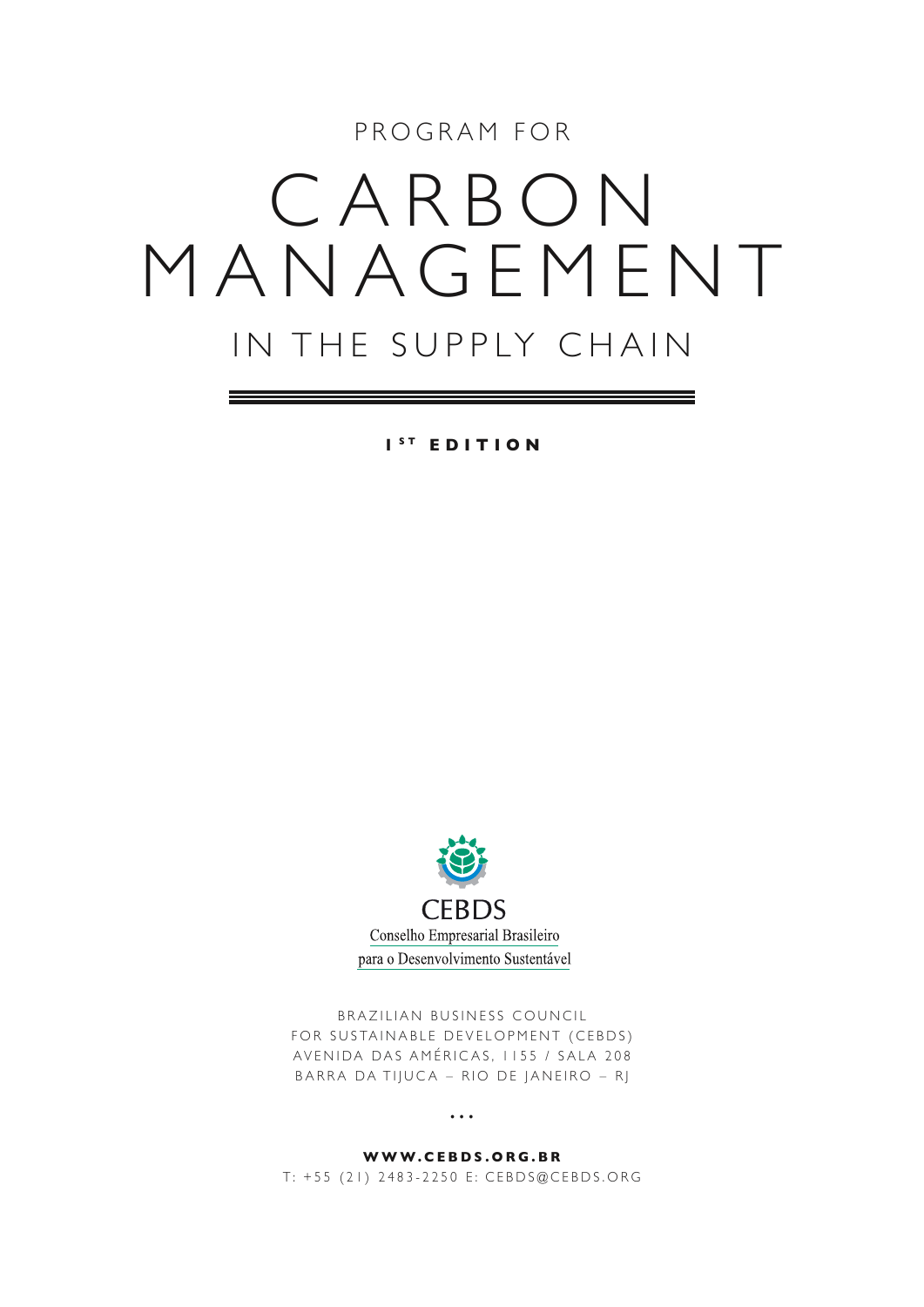# EXECUTIVE Summary

The Program for Carbon Management in the Supply Chain, developed by the CEBDS Energy and Climate Change Thematic Chamber (CTClima), has raised the awareness of and trained 32 suppliers of member companies in order for them to conduct their GHG emission inventories. According to the latest survey, carried out in August, 22 of these companies have already presented their inventories, fully (15) or partly (7). These figures show that the pilot project has a consolidated take-up rate of 69%, and is an important tool for companies that have realized that the main source of their GHG emission lies in their supply chain, as demonstrated by an analysis of the inventories published by the GHG Protocol program.

# CONTENTS

| <b>EXECUTIVE SUMMARY</b>                            | 4              |
|-----------------------------------------------------|----------------|
| <b>INTRODUCTION</b>                                 | 5              |
| <b>PROJECT</b>                                      | 6              |
| Defining participant suppliers                      | 6              |
| Initial lists of participant companies              | 6              |
| Selection of the project's 50 participant suppliers | 6              |
| Awareness-raising and training                      | 8              |
| Subsequent individual follow-up                     | $\overline{0}$ |
| CONCLUSIONS, LESSONS LEARNT AND NEXT STEPS          |                |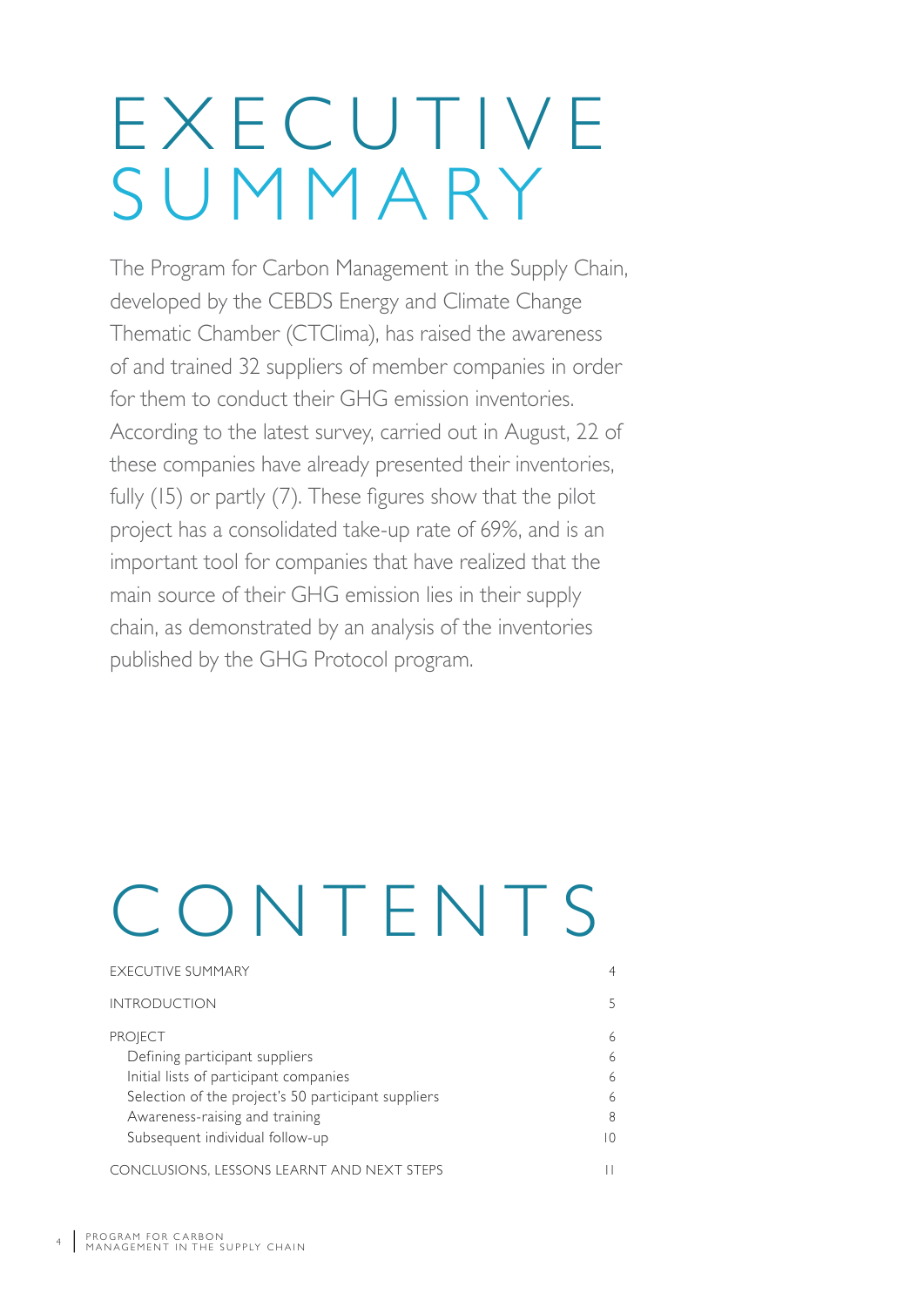# INTRO DuC TION

In 2008, the Brazilian Business Council for Sustainable Development (CEBDS) adapted the methodology of the World Resources Institute (WRI), the GHG Protocol, to the Brazilian context, in partnership with the World Business Council for Sustainable Development, GVces and the Ministry of the Environment. At present, this is the methodology that is most widely used by companies and governments to carry out greenhouse gas inventories.

Its importance to the national reality was such that, today, just four years after its actual start with 27 companies, those officially publishing their inventories have risen in number by 250% – despite the absence of legislation compelling or even encouraging this practice.

However, there has been an increase in the number of companies publishing their inventories, and in their refinement. By investigating their sources of emissions, companies obtain greater knowledge of their own production process and even of their suppliers' production processes. In fact, one of the conclusions of this investigative process is that depending on the type of business of the company that conducts its inventory, a major portion, or even the vast majority of its emissions do not come from its production processes (scope 1) or as a byproduct of the energy generated for such processes (scope 2) but, rather, from it supply chain (scope 3) (FIGURE 1).

One of the main conclusions of this analysis is that despite any investment that this company makes in energy efficiency or other methods for mitigating its emissions, the result will not have a major impact precisely because of the considerable proportion represented by its suppliers' carbon footprint in the overall volume of emissions. In this sense, greater closeness between such companies and their suppliers is indispensable – whether due to the possibility of more restrictive legislation regarding emissions in the future, or to the backing needed by the stakeholders involved in the process.

Strategies to forge closer relations with suppliers, and even the training of suppliers by companies on specific matters had already been occurring. Some have gone so far as to establish that in the near future one of the criteria for the contracting of products or services from these suppliers will precisely be whether they take the inventory and control their greenhouse gas emissions. In line with this aim, the CEBDS Energy and Climate Change Thematic Chamber (CTClima), with support from KPMG, has proposed to concentrate these individual efforts into a single task, through the Program for Carbon Management in the Supply Chain. The idea of the project was to bring together the largest possible number of member companies' common suppliers with the intent of raising their awareness both of climate change and of the necessity of conducting inventories, and then training them to carry out this measurement.

B R A Z I L' S E M I S S I O N S per scope in 2010 **Scope 1 Scope 2 Scope 3 76% 23% 1%** figure 1

The two complementary approaches, awareness-raising and training, turned out to be relevant owing to the common features of the expectations held by these suppliers. The first was their possible lack of knowledge about climate change and its direct impact on society and on business. Moreover, the awareness-raising seemed fundamental for these suppliers to manage to connect climate change issues with the actions of their enterprises and, of course, with how inventorying their emissions could impact the knowledge of their own business and possibly lead to efficiency gains over the course of the process. The complementary training element was shown to be necessary, since even those already aware of the issues might lack the technical outlook and specific expertise needed to carry out their inventories.

The project began in late 2011 and was concluded in May 2012, having been sponsored by Vale, Votorantim, Banco do Brasil and Banco Itaú. Over 240 suppliers of the sponsors were initially contacted. Among the most important suppliers, and those that were common to more than one company, 50 were selected to take part in the awareness-raising and training workshops. The following pages demonstrate the methodology employed for the project, its main results and conclusions, as well as the selfcriticism of those conducting the process, an important element for the project's continuation and expansion.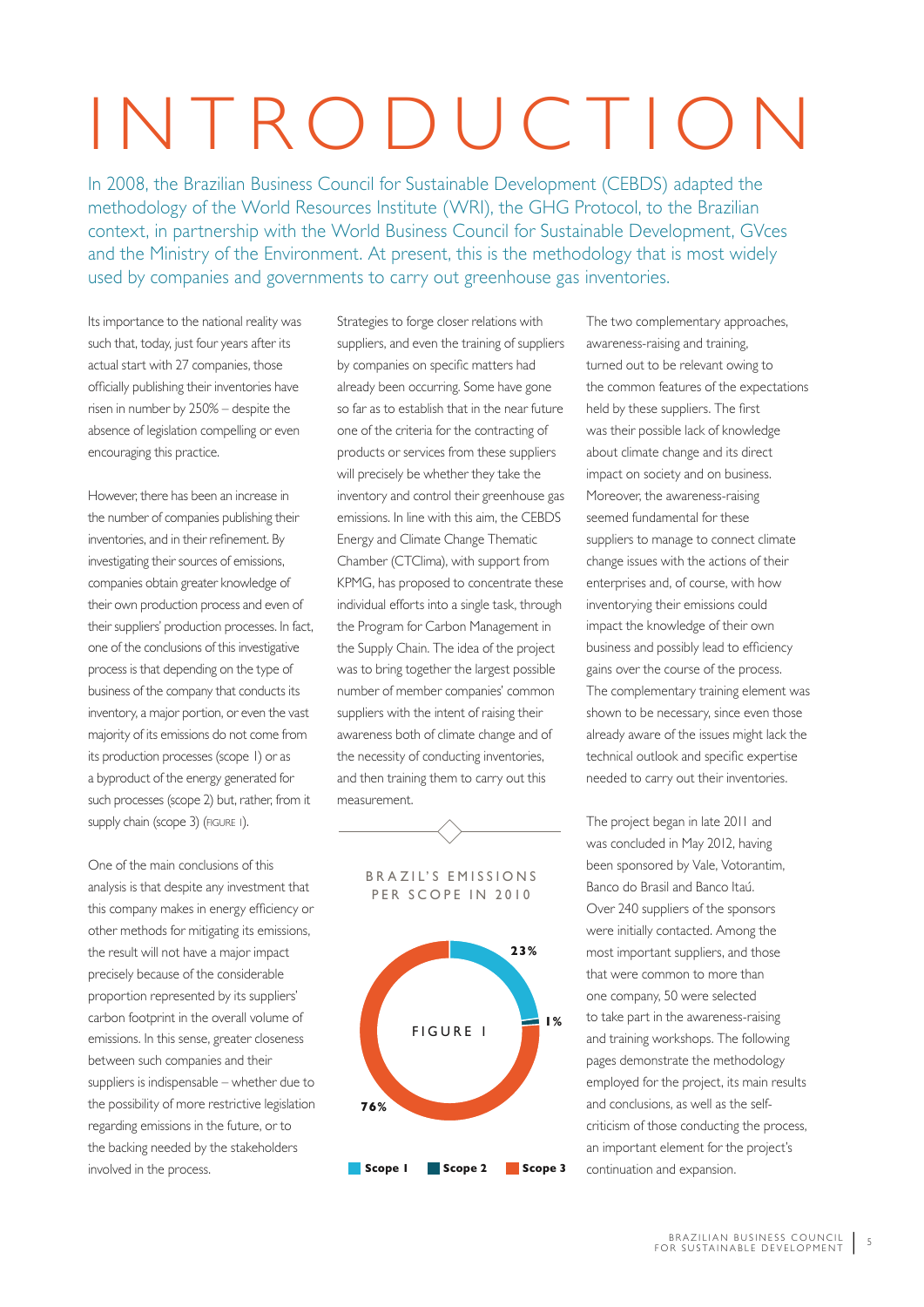# PROJECT

The objective of the project was to seek the engagement of CTClima members' main suppliers for the formulation and publication of greenhouse gas inventories. After some adjustments and reformulations, the initial project was divided into four consecutive stages:

### I. MEMBER COMPANIES JOIN THE PROJECT (JULY-DECEMBER 2011)

#### II. PARTICIPANT SUPPLIERS DEFINED (JANUARY-FEBRUARY 2012)

**Lists with main suppliers of participant companies**

**Selection of the 50 main common suppliers based on the list offered**

**Invitation to selected suppliers to take part in the project**

#### III. AWARENESS-RAISING AND TRAINING (MARCH 2012)

**Telephone and e-mail contact with all the participant suppliers** 

**Awareness-raising and training workshop for conducting GHG inventory** 

**Subsequent survey about the workshops**

IV. Conduct of Inventories Followed Up Individually (March-May 2012)

# I. Defining participant suppliers

### **Initial lists of participant companies**

After sending out the initial lists to the participant companies, 244 suppliers were recommended for the project. They were from all over Brazil and from different business segments.

An initial analysis found a discrepancy in terms of the segments (figure 2), and great regional concentration in the Southeast (78%) and, specifically, in the state of São Paulo (51%) (figure 3). Another potential problem emerged: the kinds of service provided to the companies by these suppliers were also rather discrepant. Some had very significant emission levels (such as steel or transport), while others lacked the same carbon intensity (like providers of IT services or consultancies).

Even so, the most impacting figure of the initial list was the number of companies that did not carry out inventories (figure 4): out of the original universe of 244 companies, only 8 were already doing some sort of greenhouse

gas emissions survey. This further reinforced the need for action, according to information made available by the companies themselves.

Also regarding the initial group of suppliers put together by the companies, it is worth mentioning that the lack of information with respect to their size – whether these were small, medium-sized or large companies. Just 63 companies had this data revealed. For the record, and for future reference: there is a need to ascertain this information in advance and to define the criterion to be used to this end (whether by revenue or number of employees).

# **Selection of the project's 50 participant suppliers**

One of the most challenging figures relating to the initial list was that only 8 suppliers were common to two or more of the four participant companies – something not that surprising given the sectors in question: two banks, a mining company and an industrial group with activities in mining, steel, cement, energy, paper and pulp

the most impacting figure of the initial list was the number of companies that did not carry out inventories. out of the original universe of 244 companies, only 8 were already doing some sort of greenhouse gas emissions survey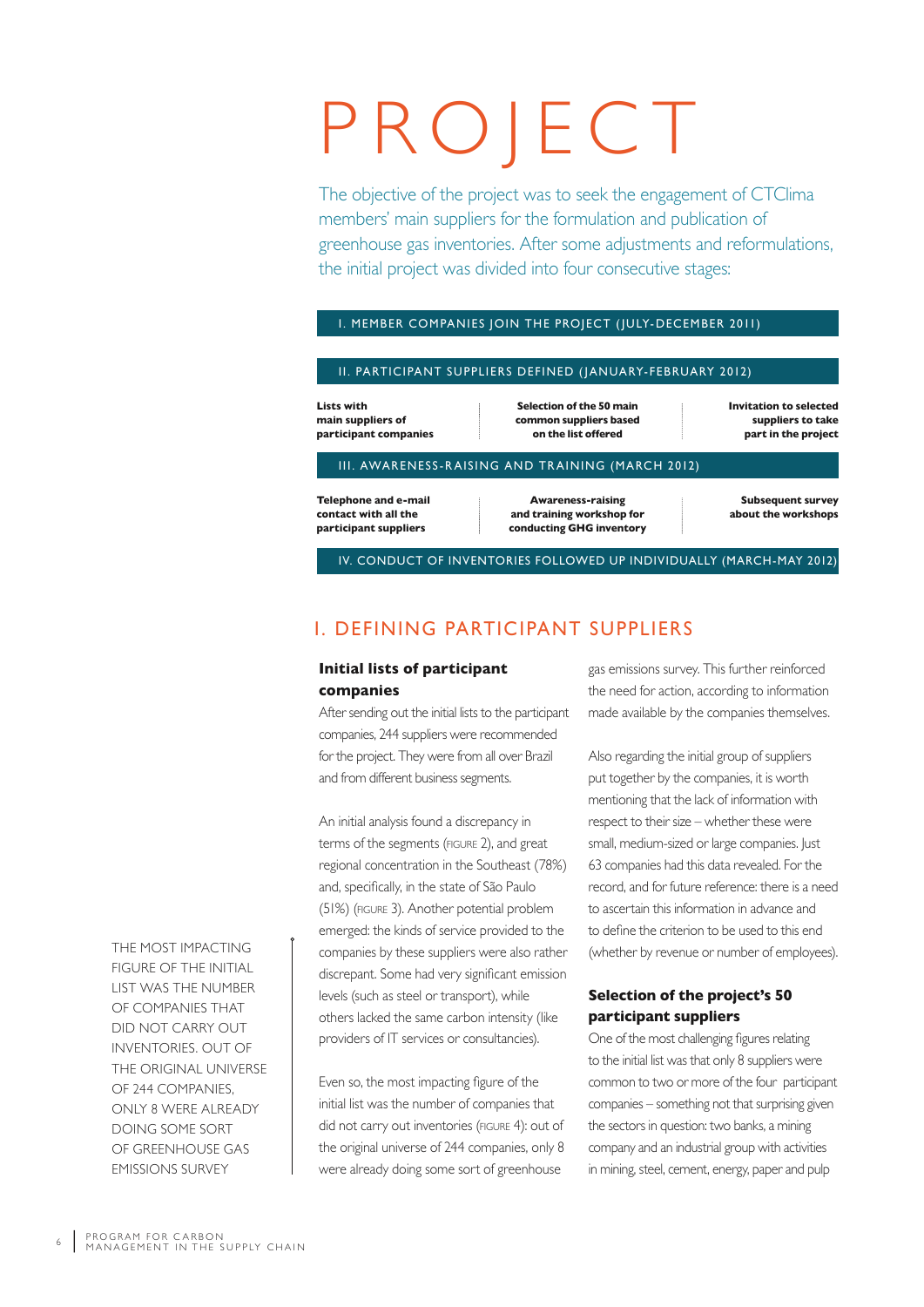and orange cultivation. The discrepancy is clearly identifiable in the distribution per sector of the 50 participant suppliers (FIGURE 5).

On the graph presented, only sectors with three or more suppliers are represented individually. One notices that the atomization found in the first group (figure 2) remained in the second (figure 5) – further reinforcing the need for the tough but important mission of working with different sectors on the same project.

The same occurs with the participants' geographical distribution (figure 6). Even though one finds a slight fall in the preponderance of the Southeast and increase in the number of suppliers from the Center-West, the proportion remained almost the same as in the original group.

SHARE OF COMPANIES THAT HAD ALREADY CONDUCTED GHG INVENTORIES BEFORE THE PROJECT (GROUP RECOMMENDED BY the participant companies) **6%**

figure 4

SUPPLIERS PER SEGMENT (participants only)

**94%**

**Yes No**







SUPPLIERS PER SEGMENT (GROUP RECOMMENDED BY THE PARTICIPANT COMPANIES)





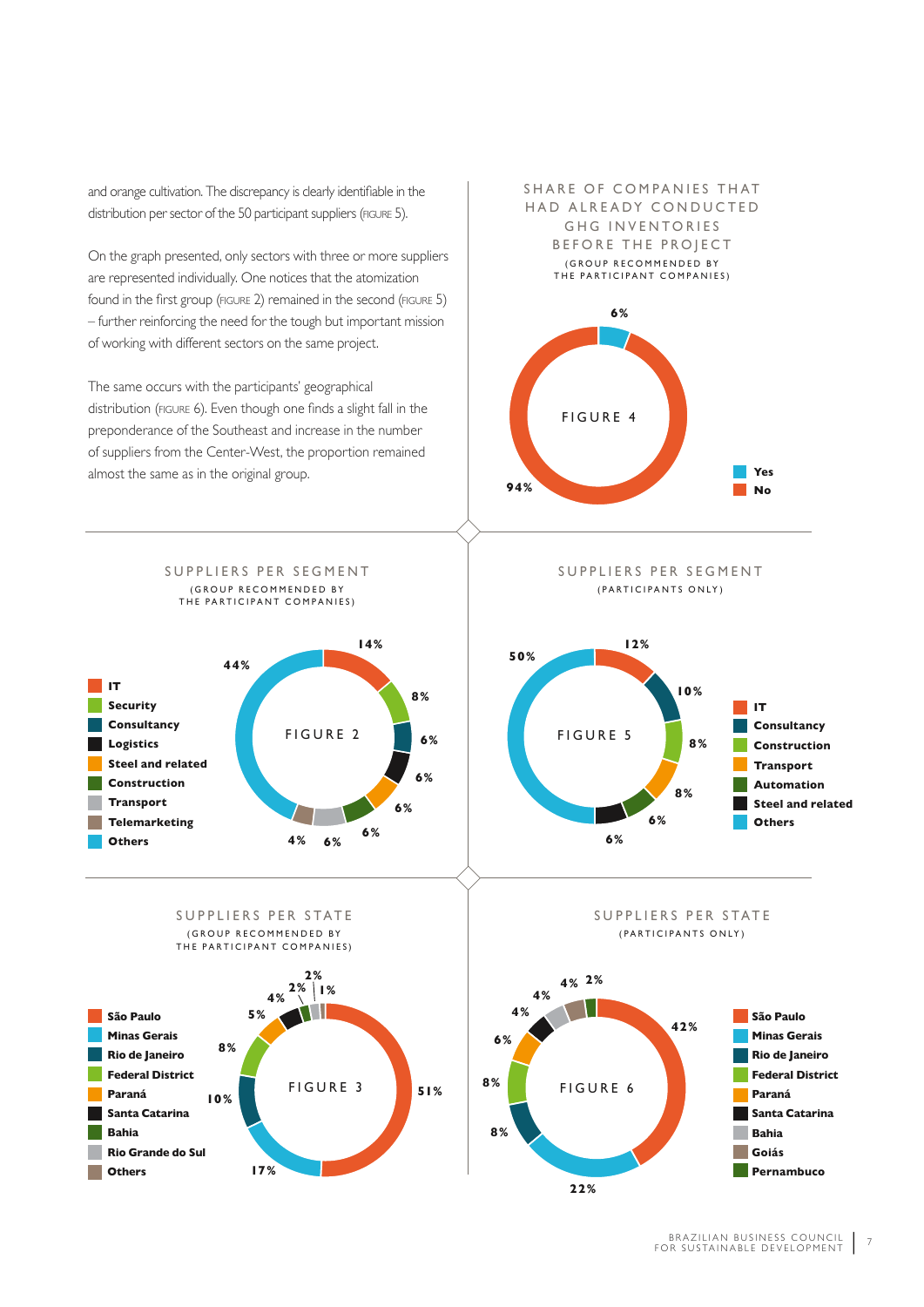# II. Awareness-raising and training

The process of awareness-raising and training began with two workshops conducted in São Paulo on March 27 at KPMG headquarters. Two 4-hour sessions, with 25 suppliers each, were held to provide an initial contact between the project's participants and its formulators, explain the motivation of the CEBDS membercompanies and present cases of suppliers that clearly benefited (and, consequently, benefited their customers) from conducting their enterprises' carbon management.

Out of the participant suppliers, 32 attended their respective workshop. Transport costs, scheduling issues and the lack of a special need for the awarenessraising stage were the main justifications alleged by absent suppliers.

The main aim of the workshops was to raise these suppliers' awareness of the need for adaptations in the management of their business owing to climate change. As commented previously, at times, suppliers had little engagement or even interest in the question – even those whose products and services cause major emissions or other significant climate change impacts. In fact, an important point stressed at the workshop was the direct consequences of climate change to various sectors of the Brazilian economy – and it was precisely on the basis of these consequences that the advantages and differentials for those who carry out emissions inventories were put forward.

After each workshop, there was a brief introduction to the calculation tool of the GHG Protocol Brazilian Program and how to use it. It was previously agreed with the suppliers that in the light of the very broad spread of the sectors present, it would be more fruitful to provide an overall summary of the tool's functions and use than specific operational details that each sector might request. The presentation focused on setting the operational bounds, identifying and classifying the main sources of emissions, and categorizing the three scopes. Lastly, the functioning of the program's calculation tool was demonstrated.

After the workshop, an online form was circulated among the 50 participant suppliers for them to evaluate their participation in the project, point out the workshop's main conclusions and indicate their expectations as to whether they would in fact initiate the work of taking inventory of their emissions from then on.

Over 80% of the suppliers did not carry out any type of inventory of emissions before the project (figure 7). In order to justify this, some 60% of them cited lack of necessity or interest, either due to the type of business they are in or to their low level of emissions; technical difficulties inherent to the process; or related cost (figure 8). One concludes, therefore, that the Program for Carbon Management in the Supply chain provides a response to all of the abovementioned justifications. In other words, the project confirms the interest of its "clients" in the information of the inventory (they were the sponsors of the workshops) and trains suppliers in how to gather the information – all this at virtually no cost (participants only paid for their transport to São Paulo).

With respect to the qualitative evaluation of the workshops, the participant suppliers rated the awareness-raising at an average of 3.9, on a scale of 1 to 5. In turn, the quality of the information related to conducting the inventories was rated at an average of 4. Only two of the 32 suppliers considered the quality of the information poor, while the vast majority, in both evaluations, considered the workshop good (FIGURE 9).

So it is not by chance that the most significant result of the questionnaire

Two 4-hour sessions, with 25 suppliers each, were held to provide an initial contact between the project's participants and its **FORMULATORS**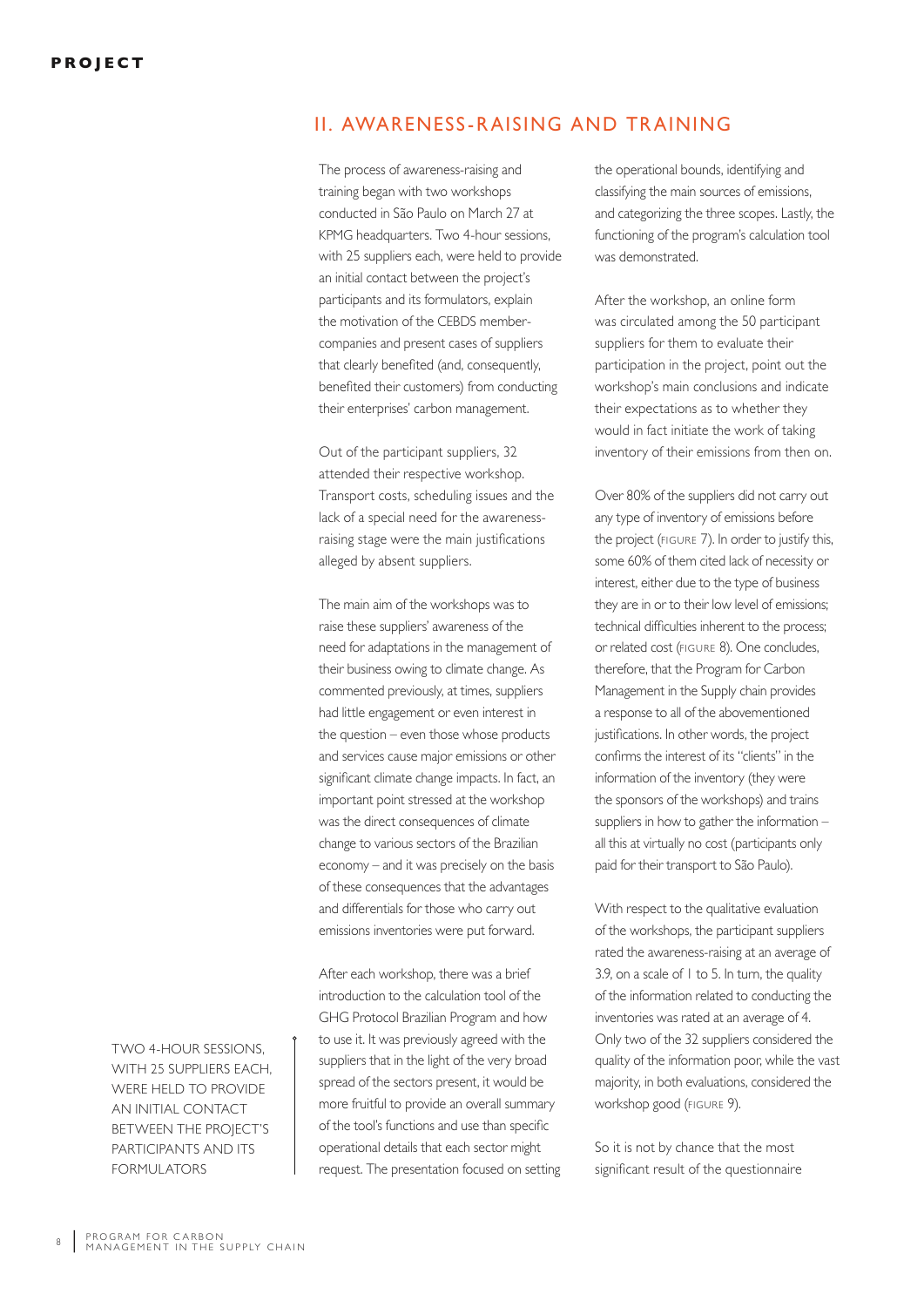refers to suppliers' willingness to conduct their first inventory, or a new one, after the workshop: four out of five said they would, while 6% did not yet know for sure (it depended on decisions to be made after this report's publication) (figure 10). This can be regarded as the project's first successful outcome. Though on a small scale, the engagement of four out of five

suppliers that took part in the workshop demonstrates that: (a) the methodology, even if prone to improvement, was accurate in the points worked on, the arguments used and the initial stage of training; and (b) it is already possible to plan a second round of the project on a larger scale, with the due adaptations, for the next few years.

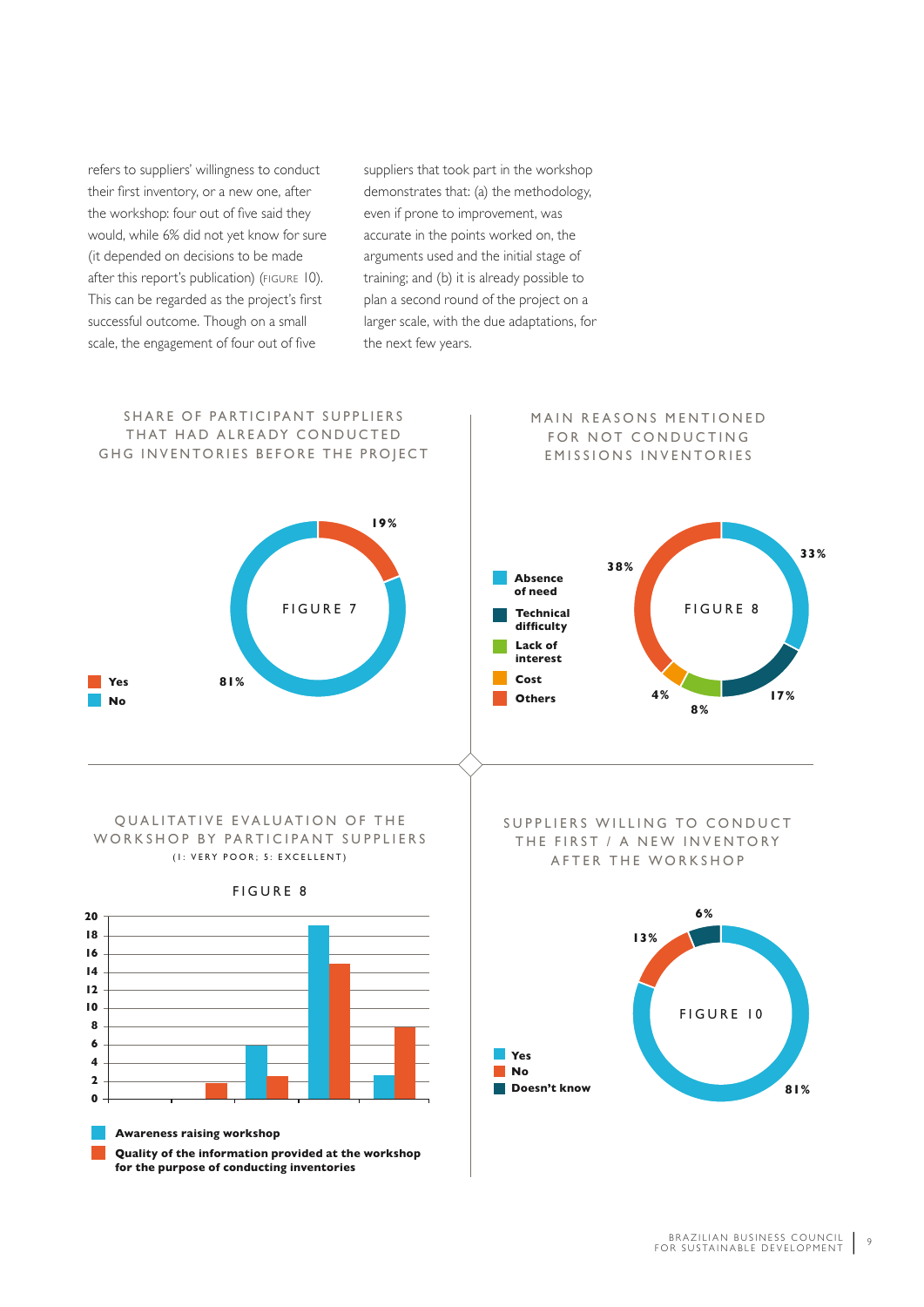91% of the total number of suppliers WHO AT THE FND OF the workshops said they were willing to conduct inventories, and 69% of the total number of participants

# III. Subsequent individual follow-up

During the last stage of the project, KPMG maintained a continuous follow-up process with the companies that attended the workshop and/or answered the subsequent questionnaire. The companies were accompanied over the course of their internal processes, asked for assistance on particular questions and consolidated their inventories.

At the time of the last survey (August 2012), 22 companies had presented a full (15) or partial (7) emissions inventory, which means 91% of the total number of suppliers who at the end of the workshops said they were willing to conduct inventories, and 69% of the total number of participants. The remainder (12) have not yet set a date or did not answer this question (figure 11).

Of the inventories received, KPMG checks items such as the scope worked on (whether the inventory was for the whole company or just for those areas that supplied to the participant companies), the version of the tool employed (it was updated twice in 2012) or the sources of emissions considered. In short, these are tasks meant to round off the information already presented and follow up that yet to be presented.

The number of companies that said they were mobilizing to conduct their inventory fell slightly (to 77%) in comparison with the previous survey, while the number of companies still unsure rose to 10% (figure 12). This may be a reflection of a detachment between companies' technical/ managerial teams (the workshop's target audience) and decision-makers – thus demonstrating the possible necessity of working with staff further up the hierarchy of these suppliers as well.

SUPPLIERS MOBILIZING INTERNALLY TO CONDUCT INVENTORY (JUNE 2012)



STATUS OF THE ONGOING INVENTORIES ( A ugust 2012)

![](_page_9_Figure_10.jpeg)

<sup>10</sup> PROGRAM FOR CARBON<br><sup>10</sup> MANAGEMENT IN THE SUPPLY CHAIN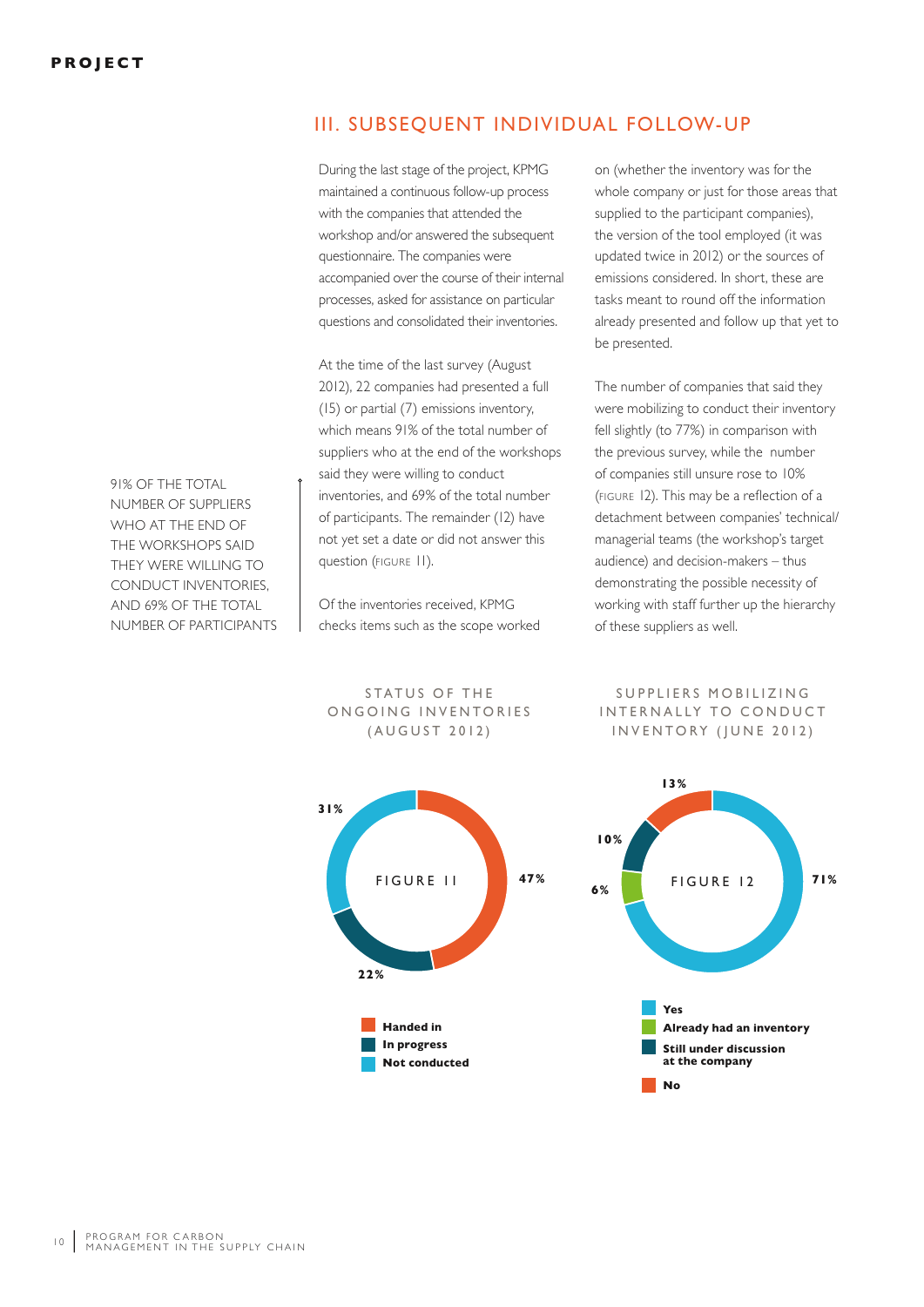# CONCLUSIONS L E S S O N S L E A R N T AND NFXT STFPS

The Program for Carbon Management in the Supply chain has achieved its intended objectives, especially by means of two outcomes: the first and more direct one was the awareness-raising and training of participant companies' suppliers. More than thirty participant companies' suppliers had their awareness raised and were trained at the project's workshops. At least fifteen of these have handed in or are about to hand in their carbon emissions inventories.

The second positive outcome is the possibility of replicating, expanding and continuing the project over the next few years. As previously spelt out, even though the project is prone to criticism and must be further perfected, its main focus – the training of a diverse and highly representative group of suppliers, preferably common suppliers, of the participant companies – has been approved. And this can and should be replicated and continued in future rounds.

However, the criticism must not be relegated. A series of points will have to be improved for the take-up rate of the project to grow satisfactorily. An initial point, for instance, is a more intense dialogue prior to the project within participant companies, so as to select not just the most strategic suppliers but mainly those with a higher share of the total scope 3 volume – something that hardly took place in this, the first project. Another point to work on relates to the standardization of the information requested about these suppliers: data such as location,

sector of activity, size (and choice of the criterion for defining size, whether by revenue of by number of employees) and whether inventories are already taken. In this respect, it is necessary that those conducting the project (CEBDS and KPMG) have a more in-depth dialogue with participant companies' purchase areas and suppliers, as well as an enhanced internal dialogue at these companies, with a view to reducing possible communication problems.

On the other hand, both the participant companies and those conducting the project must establish even closer contact with the participant suppliers; the former, by encouraging their participation, for instance, by means of a specific invitation to all points of contact, thus formalizing and legitimating the call for them to take part in the project even more. The latter, for their part, furnished with ample information about these suppliers – specifically, with a constant point of contact – must do their best to coordinate and ensure that all are present at the workshops and to follow

up the inventory-taking process on a regular basis. A relevant fact detected was the extra interest displayed by suppliers whose client companies already have contractual demands in place relating to the presentation of inventories.

Another point for improvement, so far not touched upon in this report, is following up the destination of the inventories conducted. When the project was initially conceived, it included the idea of a possible publication of the inventories in Brazil's public registry of emissions, of the GHG Protocol Brazilian Program. The scope for this later diminished, which made this follow-up impossible. The suppliers were then informed that the inventories would be forwarded to their client companies. We note that the publication of the inventories should be studied in future rounds of the program, so that these emissions may be made public (and on an annual basis) and that the Brazilian database on the subject may grow.